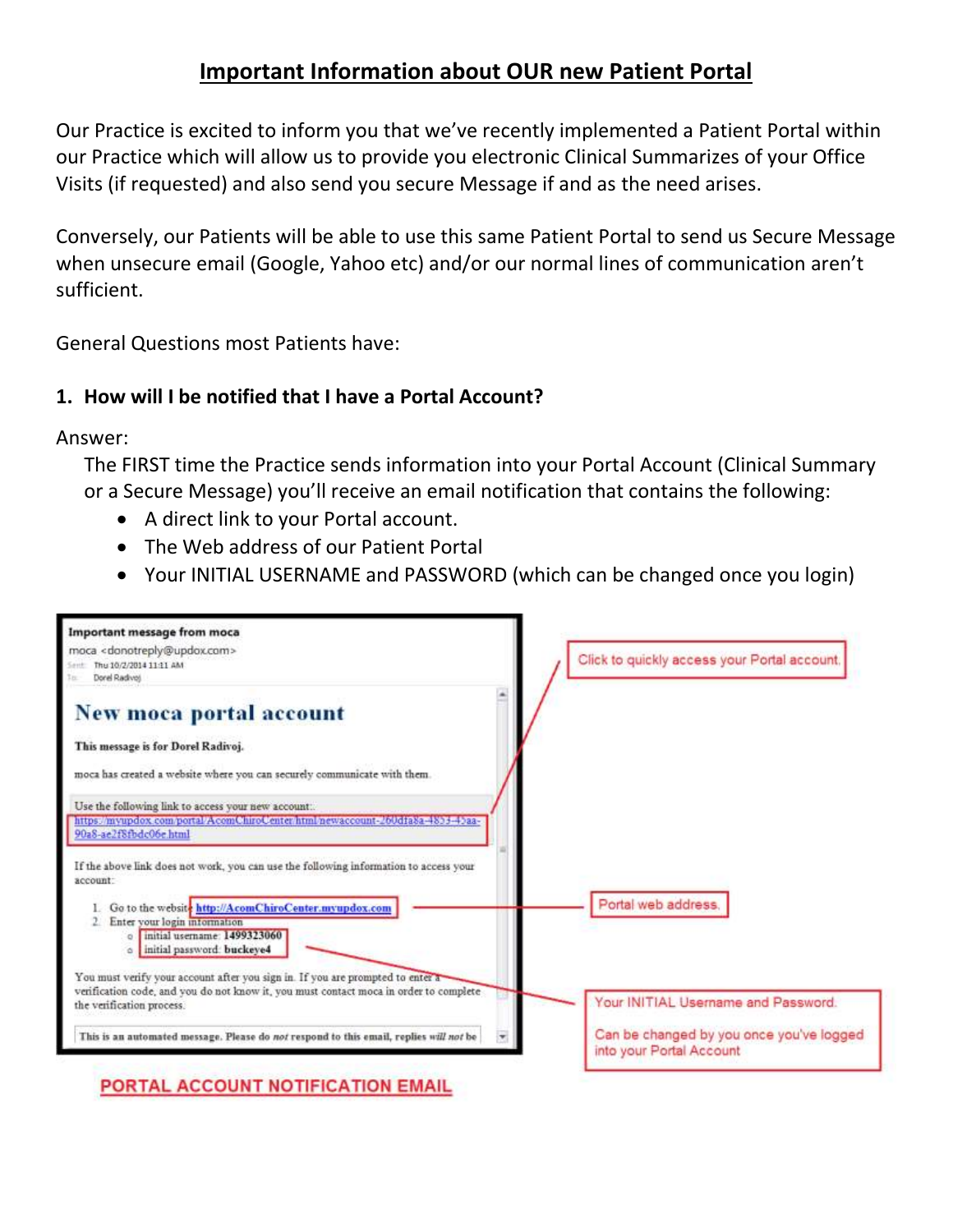### **2. The INITIAL Username and Password is very long and confusing, how do I change it?**

Answer:

You can change your Username and Password by clicking on MY PROFILE from within your Portal Account then following the steps outlined below.